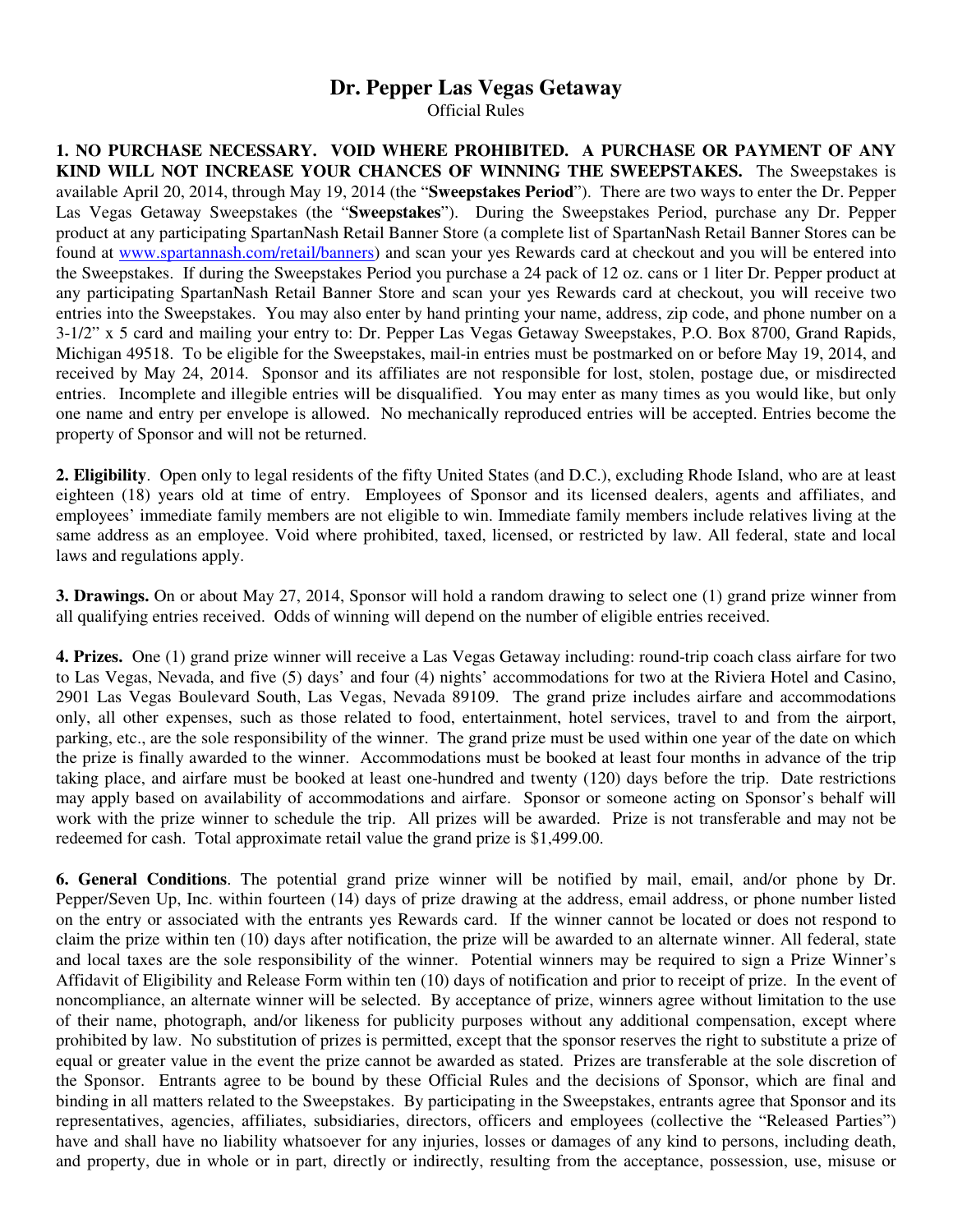ownership of any prize or participation in the Sweepstakes or participation in any Sweepstakes or prize-related activity. Sponsor may prohibit an entrant from participating in the Sweepstakes or winning a prize if, in its sole discretion, it determines that said entrant is attempting to undermine the legitimate operation of the Sweepstakes by cheating, deception or other unfair playing practices or intending to annoy, abuse, threaten or harass any other entrants or Sponsor's representatives. Sponsor is not responsible for typographical or other errors in the offer or administration of the Sweepstakes, including but not limited to errors in the advertising, Official Rules, selection and announcement of the winners and distribution of the prizes. Sponsor reserves the right to terminate or amend the Sweepstakes, in whole or in part, at any time without notice, if any factor, including without limitation non-authorized human intervention, interferes with its conduct as contemplated by these Official Rules, in which event a winner will be selected from all eligible entries received to that point.

**6. Limitation of Liability; Disclaimer of Warranties**. IN NO EVENT WILL THE RELEASED PARTIES BE RESPONSIBLE OR LIABLE FOR ANY DAMAGES OR LOSSES OF ANY KIND, INCLUDING DIRECT, INDIRECT, INCIDENTAL, CONSEQUENTIAL OR PUNITIVE DAMAGES ARISING OUT OF YOUR ACCESS TO, USE, AND/OR MISUSE OF THE PRIZE AND/OR THE SWEEPSTAKES. IN NO EVENT SHALL THE RELEASED PARTIES' TOTAL LIABILITY TO YOU FOR ALL DAMAGES, LOSSES, OR CAUSES OF ACTION EXCEED THE PRIZE VALUE. WITHOUT LIMITING THE FOREGOING, THE SWEEPSTAKES AND ALL PRIZES ARE PROVIDED "AS IS" WITHOUT WARRANTY OF ANY KIND, EITHER EXPRESS OR IMPLIED, INCLUDING BUT NOT LIMITED TO, THE IMPLIED WARRANTIES OF MERCHANTABILITY, FITNESS FOR A PARTICULAR PURPOSE OR NON-INFRINGEMENT. SOME JURISDICTIONS MAY NOT ALLOW THE LIMITATIONS OR EXCLUSION OF LIABILITY FOR INCIDENTAL OR CONSEQUENTIAL DAMAGES OR EXCLUSION OF IMPLIED WARRANTIES SO SOME OF THE ABOVE LIMITATIONS OR EXCLUSIONS MAY NOT APPLY TO YOU. CHECK YOUR LOCAL LAWS FOR ANY RESTRICTIONS OR LIMITATIONS REGARDING THESE LIMITATIONS OR EXCLUSIONS. Notwithstanding the foregoing, in the event that the preceding release is determined by a court of competent jurisdiction to be invalid or void for any reason, each entrant agrees (except where prohibited) that, by entering the Sweepstakes, (a) any and all disputes, claims, and causes of action arising out of or in connection with the Sweepstakes, or the prize awarded, shall be resolved individually without resort to any form of class action; (b) any claims, judgments and awards shall be limited to actual out-of-pocket costs incurred, including costs associated with entering the Sweepstakes, but in no event attorney's fees; and (c) under no circumstances will any entrant be permitted to obtain any award for, and each entrant hereby waives all rights to claim, any punitive, incidental or consequential damages, and any and all rights to have damages multiplied or otherwise increased, and any other damages other than damages for actual out-of-pocket expenses (if any).

**7. Force Majeure.** Without limiting any other provision in these Official Rules, the Released Parties are not responsible for or liable to any entrant or winner, or any person claiming through such entrant or winner, for failure to supply the Prize or any part thereof due to any Sweepstakes activity or being affected, as determined by Sponsor in its sole discretion, by reason of (without limitation), (a) any acts of God; (b) any law, rule, action, regulation, order or request by any local, state or federal governmental or quasi-governmental entity or authority (whether or not the law, rule, action, regulation, order or request proves to be invalid); (c) equipment failure; (d) terrorist acts, threatened terrorist acts, air raid, act of public enemy, or war (declared or undeclared); (e) fire, flood, earthquake, blackout, epidemic, or explosion; (f) unusually severe weather, snowfall, flood, tornado or hurricane; (g) embargo, labor dispute, strike (whether legal or illegal), labor or material shortage, transportation interruption of any kind, or work slow-down; (h) civil disturbance, insurrection, riot, or public assembly; or (i) any other cause uncontrollable by the Released Parties, whether or not specifically mentioned above.

**8. Governing Law**. THESE OFFICIAL RULES AND THE INTERPRETATION OF ITS TERMS SHALL BE GOVERNED BY AND CONSTRUED IN ACCORDANCE WITH THE LAWS OF THE STATE OF MICHIGAN WITHOUT REGARD TO ITS CONFLICTS OF LAWS RULES. The parties irrevocably submit and consent to the exclusive jurisdiction and venue of the state and federal courts located in, or closest to, Kent County in the State of Michigan. The parties agree not to raise the defense of forum non conveniens.

**9. Privacy**. Personal information collected from entrants during the Sweepstakes Period is subject to Sponsor's privacy statement available at http://t2s.spartanstores.com/ and, except as otherwise provided in these Official Rules, will be treated in accordance with the terms of that statement. Subject to an entrant's decision to opt-out, by entering the